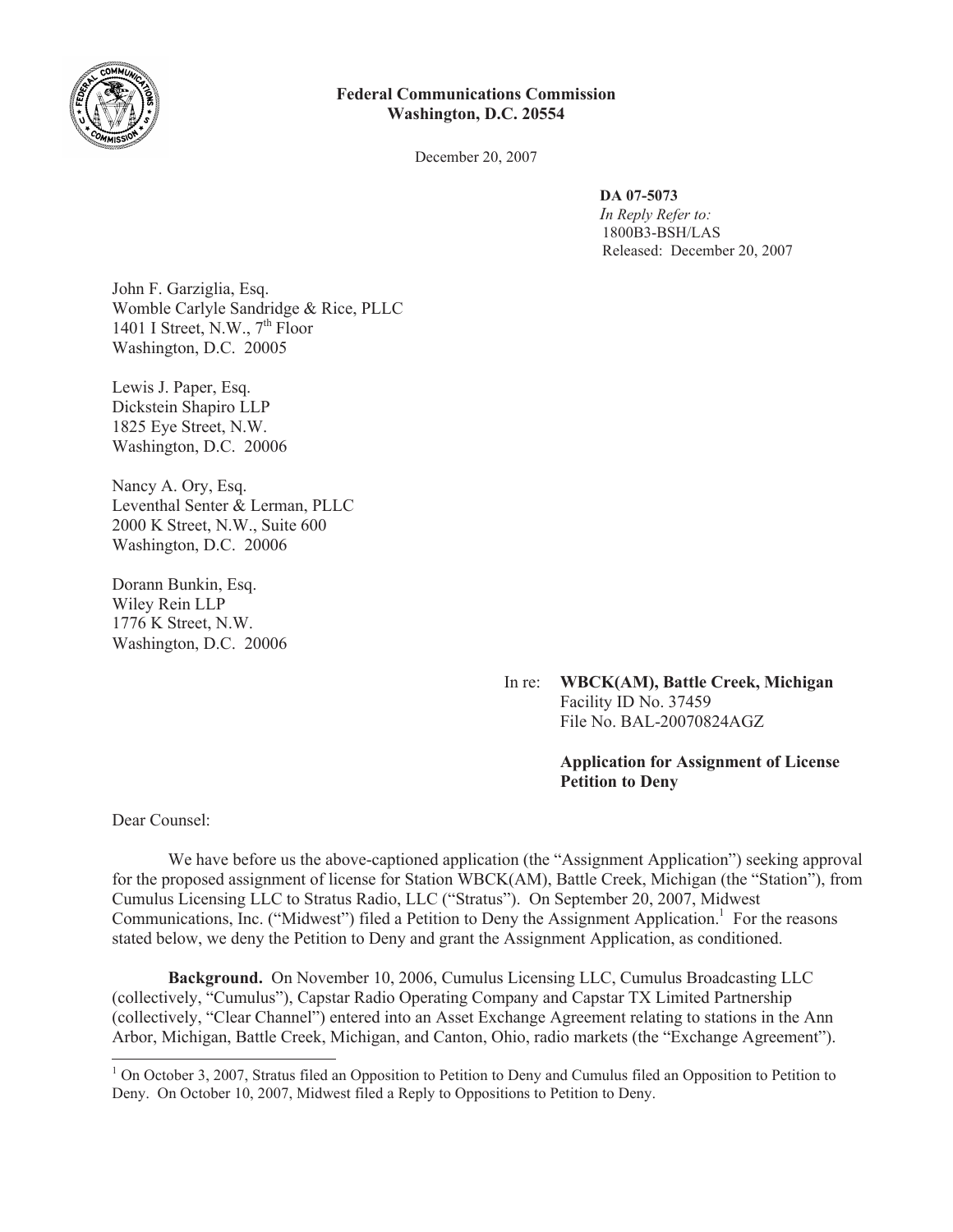As contemplated by the Exchange Agreement, Clear Channel proposes to assign to Cumulus the licenses for eight radio stations in the Ann Arbor, Michigan, and Battle Creek, Michigan radio markets,<sup>2</sup> in exchange for acquisition of the licenses and other assets for Station WRQK-FM, Canton, Ohio.<sup>3</sup> Included in the Exchange Agreement is an application for the assignment of the WBCK(AM) license from Clear Channel to Cumulus.<sup>4</sup> Commission approval and consummation of the transaction proposed in the Exchange Agreement, however, would result in Cumulus owning more stations in the Battle Creek, Michigan market than permissible under the Commission's local radio ownership rule.<sup>5</sup> Accordingly, Cumulus filed the Assignment Application for Commission consent to assign the WBCK(AM) license to a divestiture trust to be managed by Stratus, as a condition to its consent to the Exchange Agreement transaction.

**Discussion.** Midwest opposes grant of the Assignment Application on three grounds. First, Midwest argues that the Assignment Application violates Section 73.3518 of the Commission's Rules (the "Rules")<sup>6</sup> as an inconsistent and conflicting application. Second, Midwest asserts that the proposed assignment to the divestiture trust violates Section  $73.1150$  of the Rules<sup>7</sup> and is a sham transaction. Finally, Midwest asserts that Stratus "improperly certified in the affirmative to Question 6.c.3 of Section III [of the Assignment Application] regarding the insulation of non-party investors."<sup>8</sup>

*Inconsistent Application.* Midwest argues that the simultaneously pending applications to assign the Station from Clear Channel to Cumulus, and then from Cumulus to Stratus, are conflicting, and therefore impermissible under Section 73.3518 of the Rules. Midwest has erroneously inferred, however, that because Station WBCK(AM) is the subject of two assignment applications, the applications are necessarily in conflict. Initially, Cumulus sought assignment of Station WBCK(AM) under a waiver of the local radio ownership rule. The waiver was subsequently withdrawn, and the Clear Channel to Cumulus application was amended with an express request "that grant of the instant assignment application include a condition that consummation of the transactions contemplated . . . occur simultaneously with the consummation of a transaction that will place the Licenses for WBCK in an independent trust."<sup>9</sup> Midwest disregards the simultaneous consummation proviso, and as a result, has mistakenly concluded that the two applications conflict with one another. Moreover, the procedure

4 File No. BAL-20061226ABC.

5 *See* 47 C.F.R. § 73.3555(a)(1)(iv).

 $6$  47 C.F.R. § 73.3518. The rule states: "While an application is pending and undecided, no subsequent inconsistent or conflicting application may be filed by or on behalf of or for the benefit of the same applicant, successor or assignee."

 $7$  47 C.F.R. § 73.1150. In pertinent part, this rule states that a licensee selling a station "may retain no right of reversion of the license, no right to reassignment of the license in the future, and may not reserve the right to use the facilities of the station for any period whatsoever." 47 C.F.R. § 73.1150(a).

<sup>8</sup> Petition to Deny at 9.

<sup>9</sup> See Stratus Opposition at 2-3 (citing amendment to BAL-20061226ABC).

<sup>2</sup> *See* (lead) File No. BALH-20061226AAY.

<sup>3</sup> File No. BALH-20061226ABJ.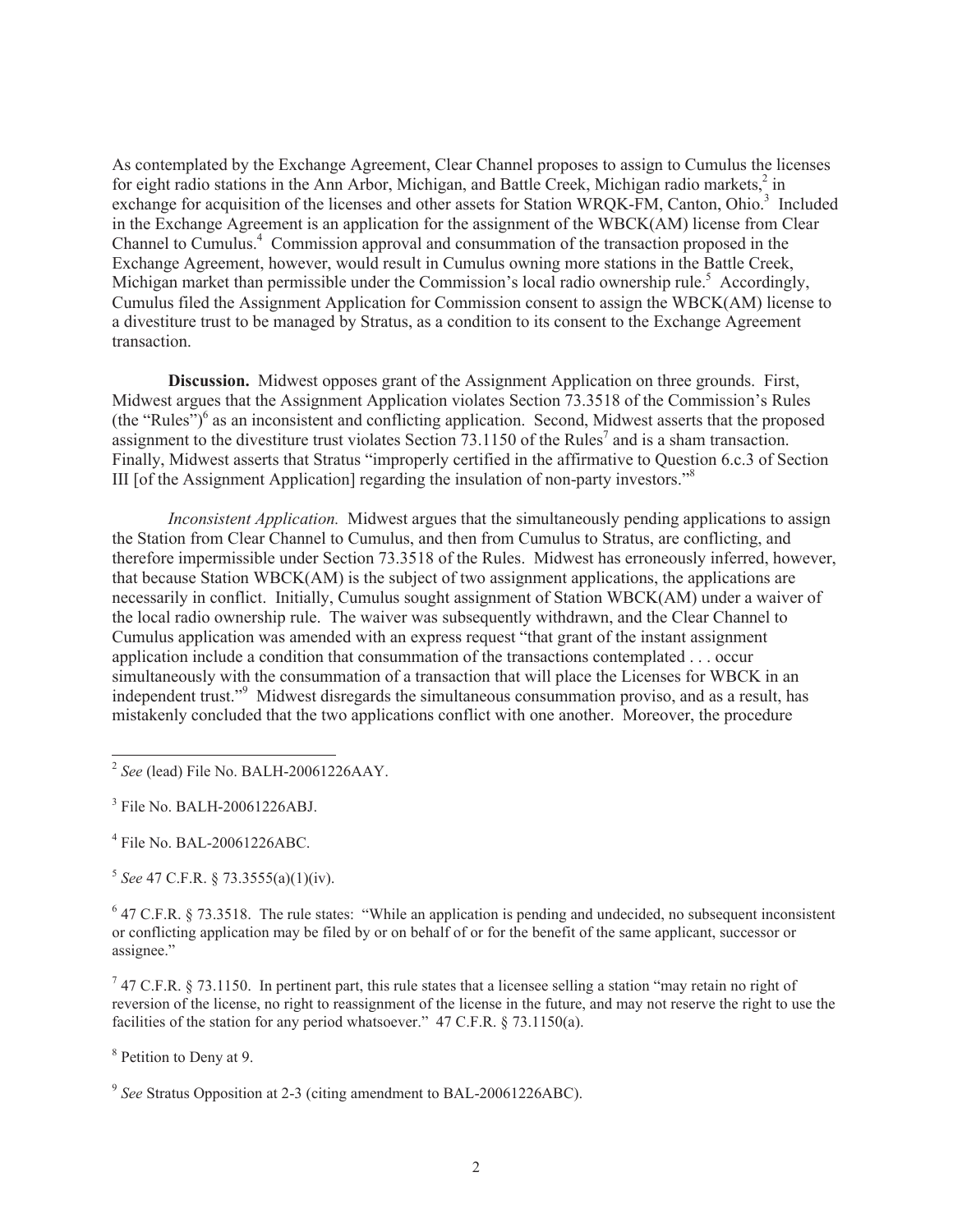contemplated herein is consistent with established Commission practice. Accordingly, we reject Midwest's argument that the simuntaneous closing proposed by the parties is only permitted in transfer of control contexts. We find no reason to disallow the procedure in the proposed assignments at issue, and accordingly, will place the appropriate conditions on the applications to ensure simultaneous consummation, as requested by the parties.

*Section 73.1150 Violation/Sham Transaction.* Midwest first asserts that Section 73.1150 is violated by provisions in the Cumulus-Stratus WBCK(AM) Trust Agreement (the "Trust Agreement") that provide for possible reassignment of the license to Cumulus under specified circumstances, such as a change in the multiple ownership rules that would make such a sale permissible.<sup>10</sup> Midwest further argues that the proposed Trust constitutes a sham transaction. Specifically, Midwest notes that Scott Knoblauch ("Knoblauch"), the sole member of Stratus, is also the managing member of Signal Ventures, LLC, which is an affiliate of Media Services Group, Inc. ("MSG"). Since MSG "has had business dealings with Cumulus Licensing, LLC or its affiliates in at least 11 separate transactions in the purchase of radio stations,"<sup>11</sup> Midwest alleges that Stratus is not independent of Cumulus, as claimed. Midwest also contends that portions of the Trust Agreement itself illustrate the deceptive aspects of the transaction. In particular, Midwest challenges Trust Agreement provisions that set an unstated minimum purchase price for the Station,<sup>12</sup> or that place restrictions on what the Trust can do, such as prohibiting any change in the Station's format<sup>13</sup> or the execution of a local marketing agreement.<sup>14</sup> Additionally, Midwest argues that the Trust Agreement is a sham because "there is neither a termination date on the trust nor a requirement that the trustee sell WBCK(AM) within any set amount of time."<sup>15</sup> Finally, Midwest contends that the proposal for Stratus to operate the Station from the same offices and studios used by other Cumulus-owned stations illustrates that "WBCK(AM) will simply be operated as one of the [Cumulus] group of radio stations in Battle Creek."<sup>16</sup>

*Section 73.1150 Violation.* Midwest's claim that the Trust Agreement violates Section 73.1150 is at odds with provisions in the agreement and with Commission precedent. In fact, the Trust Agreement expressly obligates Stratus to "take all actions necessary or appropriate to secure a Sale Agreement with a third party."<sup>17</sup> The only situation under which the Trust Agreement provides for the sale of the Station to the beneficiary Cumulus is if a sale to an independent third party has not yet occurred *and* the conditions

 $^{13}$  *Id.*, § 5(e)(iii).

 $^{14}$  *Id.*,  $\frac{6}{3}$  5(e)(vii).

 $15$  Petition to Deny at 6.

<sup>16</sup> *Id*. at 8.

<sup>&</sup>lt;sup>10</sup> Trust Agreement,  $\delta$  1(c)(i).

 $11$  Petition to Deny at 6.

<sup>&</sup>lt;sup>12</sup> Trust Agreement, § 4(c)(i).

<sup>&</sup>lt;sup>17</sup> Trust Agreement,  $\frac{1}{6}$  4(d).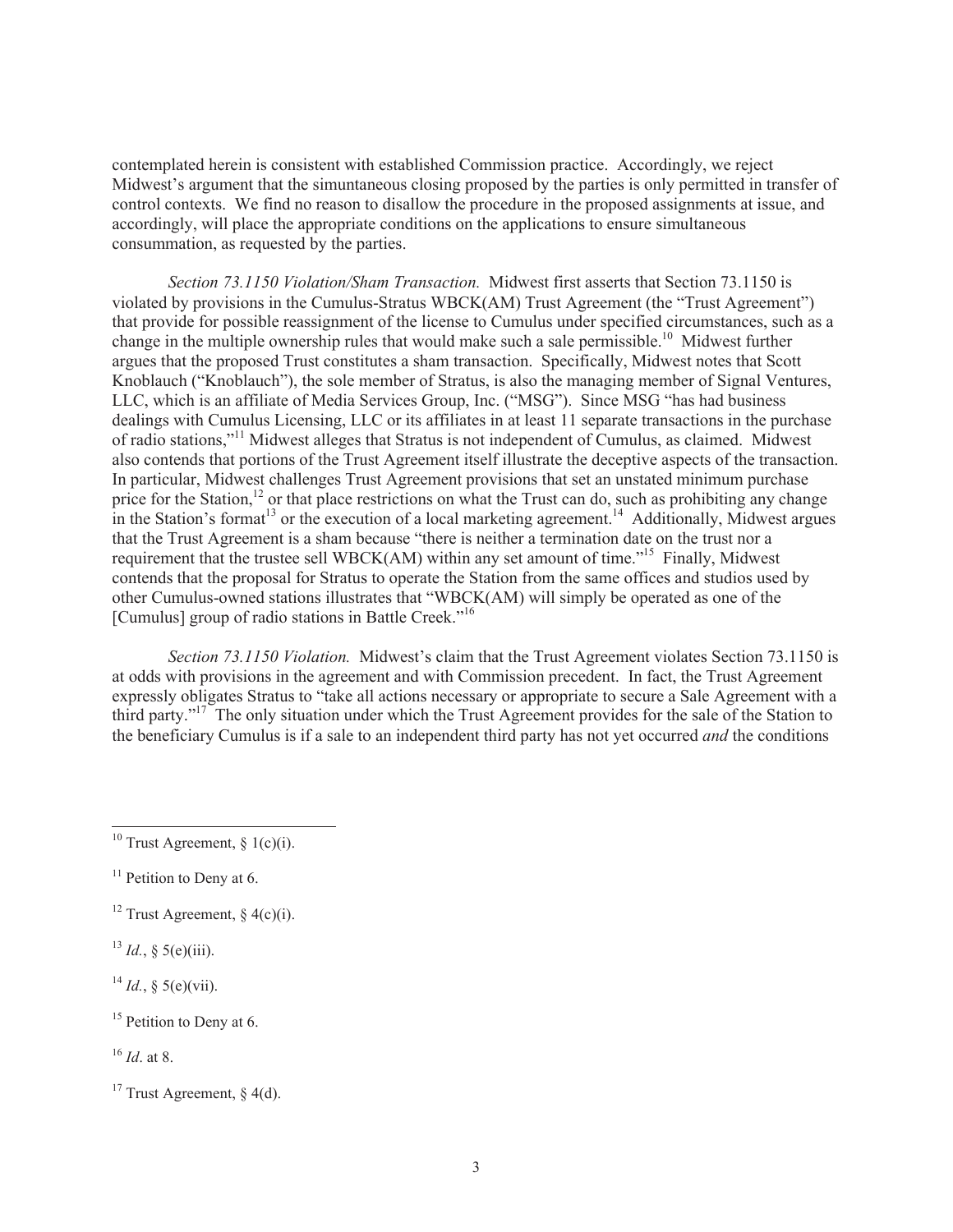requiring assignment to a divestiture trust are materially altered. Similar provisions have been previously approved by the Commission<sup>18</sup> and do not constitute a violation of Section  $73.1150^{19}$ 

*Sham Transaction.* We disagree with Midwest's characterization that the assignee is not independent, due to Knoblauch's "substantial past business dealings with Cumulus Licensing LLC."<sup>20</sup> As explained in the Stratus Opposition,<sup>21</sup> MSG is an independent corporation providing media brokerage services to many communications companies and is legally unaffiliated with Stratus. While Knoblauch was at one time employed by a principal of MSG, he is no longer employed by MSG or its principals in any capacity. Furthermore, Stratus states, of the "11 separate transactions Midwest cites, *all* were transactions in which MSG *represented selling parties, not Cumulus*. Thus, MSG's fees were paid by the selling parties, and the brokerage relationships were, in fact, *adverse* to Cumulus."<sup>22</sup> Additionally, the Assignment Application indicates that Knoblauch "is not a 1 percent or greater stockholder, officer, director, or employee of Cumulus or any of its affiliates. The Trustee will have the power and authority to operate that Station at all times."<sup>23</sup> We find that Midwest fails to demonstrate that the assignee lacks independence, or that the participation of Knoblauch and Stratus in the proposed assignment is improper.

Moreover, the Trust Agreement explicitly provides that neither Cumulus nor any of its officers, directors, employees, stockholders or affiliates will communicate with the Trustee regarding the management or operation of the Station. Thus, the concerns expressed by Midwest regarding Station control by Cumulus are allayed by express Trust Agreement provisions. Specifically, the Trust Agreement requires that the "Trustee shall have absolute and complete control over the operations of the Station . . . and no person other than Trustee or managers designated by Trustee shall have any authority with respect to management of the Station" during the term of the Trust Agreement.<sup>24</sup> The Trust Agreement further provides that "Trustee shall operate the Station as a separate, independent . . . competitor to [Cumulus], and Trustee shall ensure that management of the Station is kept separate and apart from, and not influenced by, [Cumulus]."<sup>25</sup> Furthermore, the Trust Agreement prohibits Cumulus

 $^{25}$  *Id.*, § 5(a)(ii).

<sup>&</sup>lt;sup>18</sup> See Citadel Broadcasting Company, Memorandum Opinion and Order and Notice of Apparent Liability, 22 FCC Rcd 7083 (2007), Trust Agreement ("Citadel Trust Agreement") § 4(d)(ii) (provisions specifying circumstances that authorize the reassignment of the station to the trust beneficiary).

 $19$  Moreover, as noted by Cumulus, a divestiture trust is not an arrangement that the rule is meant to safeguard. Section 73.1150 was designed to prohibit a former licensee from continuing to exercise operational control after the station is sold. The trust arrangement, on the other hand, is intended to accommodate transactions that involve the break-up of ownership combinations that no longer comply with the Rules. Here, Cumulus will be the licensee only as a pass-through entity and will have no occasion to actually operate the Station at any time prior to its acquisition by the Trust.

 $20$  Petition to Deny at 6.

<sup>21</sup> *See* Stratus Opposition at 3-4.

<sup>&</sup>lt;sup>22</sup> *Id.* at 4 (emphasis in original).

<sup>23</sup> Assignment Application, Exhibit 4, Section II, Question 3.

<sup>&</sup>lt;sup>24</sup> Trust Agreement, § 5(a)(i).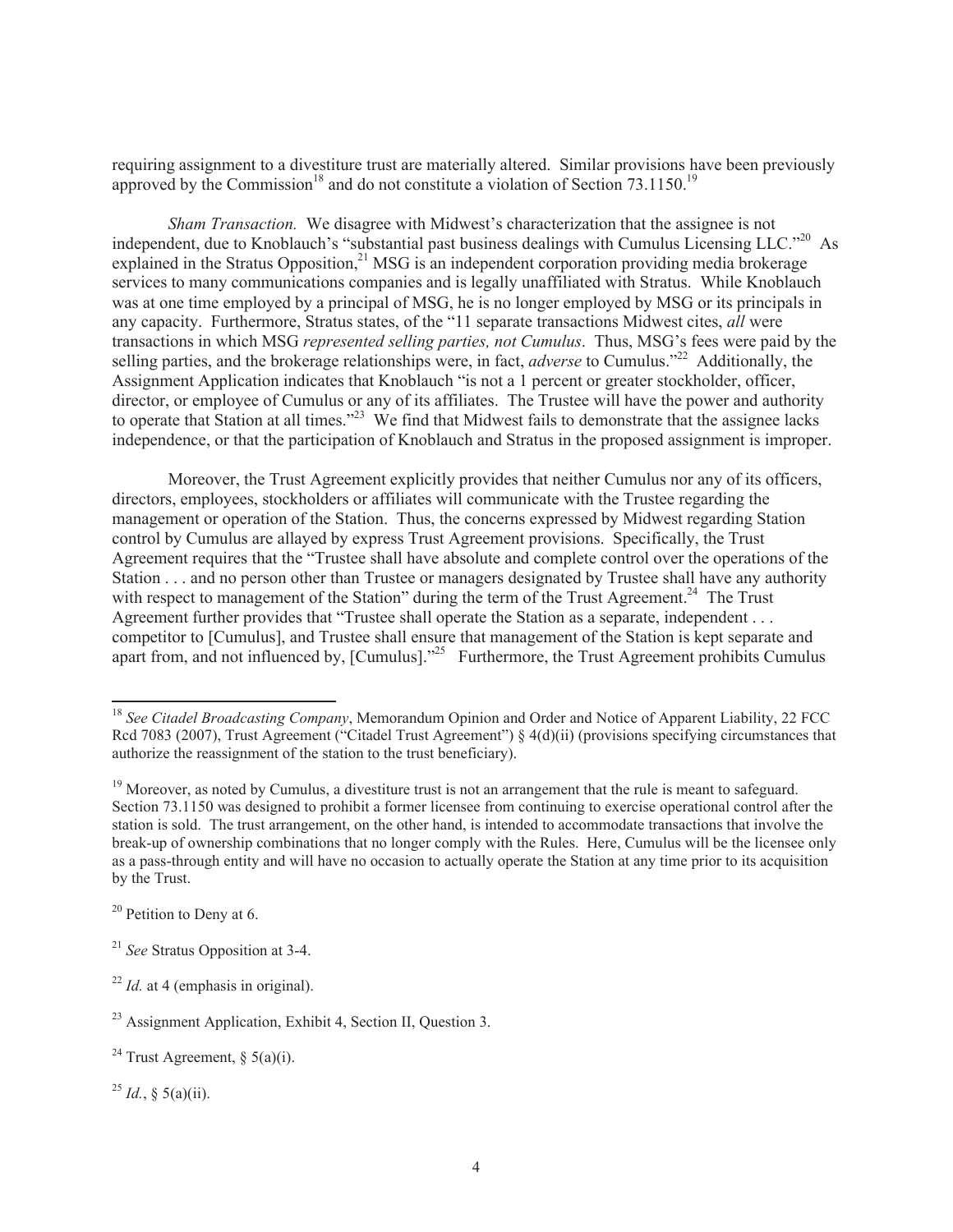from "communicat[ing] with Trustee regarding the operation or management of the Station,"<sup>26</sup> other than for an expressly provided purpose, such as the sale of the Station to a third party, $^{27}$  and that any such communications "shall be evidenced in writing and shall be retained by Trustee for inspection upon request by FCC."<sup>28</sup> Contrary to Midwest's assertions, responsibility for Station WBCK's management, sales, programming, finances and personnel clearly falls to Stratus.

We also find that the Trust Agreement provision allowing the beneficiary to establish a minimum purchase price for the Station is consistent with precedent,<sup>29</sup> and establishes neither improper control by Cumulus nor that the Assignment Application is a sham. We make a similar finding with respect to the restrictive conditions placed upon the Trustee.<sup>30</sup> The Trust Agreement complies with the requirements established by the Commission to qualify as a properly insulated and independent divestiture trust.<sup>31</sup>

Finally, we agree with Cumulus that "the failure to establish a termination date for the Trust or a definitive time within which to sell the WBCK assets does not transform the trust arrangement into a sham transaction."<sup>32</sup> Cumulus argues that it "makes no sense to require the termination of the Trust if the trustee has not been able to sell the station."<sup>33</sup> Contrary to Midwest's assertions, the trustee is required to consummate a sale as soon as reasonably practicable. As support, Cumulus cites the Trust Agreement provisions that require the trustee to "take all actions necessary or appropriate to secure a Sale Agreement with a third party<sup> $34$ </sup> and to file a report to Cumulus if the Station is not sold within six months.<sup>35</sup> While we do not find the lack of a termination date to be disqualifying, we strongly encourage Stratus to consummate the sale of the Station within six months of the consummation of its acquisition. If Stratus is unable to do so, it must provide the Commission with a copy of the confidential report referenced in Section 4(f) of the Trust Agreement submitted with the Assignment Application. With that condition in place, we find that the Trust Agreement complies with the Act and the Rules.<sup>36</sup> In light of the above, and our review of the Trust Agreement, we find that the trust arrangement conforms with established Commission standards, where an interim trustee operates a station independently pending its eventual divestiture.

 $^{27}$  *Id.*, § 11(b).

 $^{28}$  *Id.*, § 11(c).

<sup>29</sup> *See* Citadel Trust Agreement, § 4(d)(i).

 $30$  *Id.*,  $\&$  5(e)(iii) and 5(e)(vii).

<sup>31</sup> *See Citadel Broadcasting Company*, 22 FCC Rcd at 7108.

<sup>32</sup> Cumulus Opposition at 9.

<sup>33</sup> *Id.*

 $34$  Trust Agreement, § 4(d).

 $35$  *Id.*, § 4(f).

<sup>36</sup> *See Citadel Broadcasting Company,* 22 FCC Rcd at 7108.

 $^{26}$  *Id.*, § 11(a).